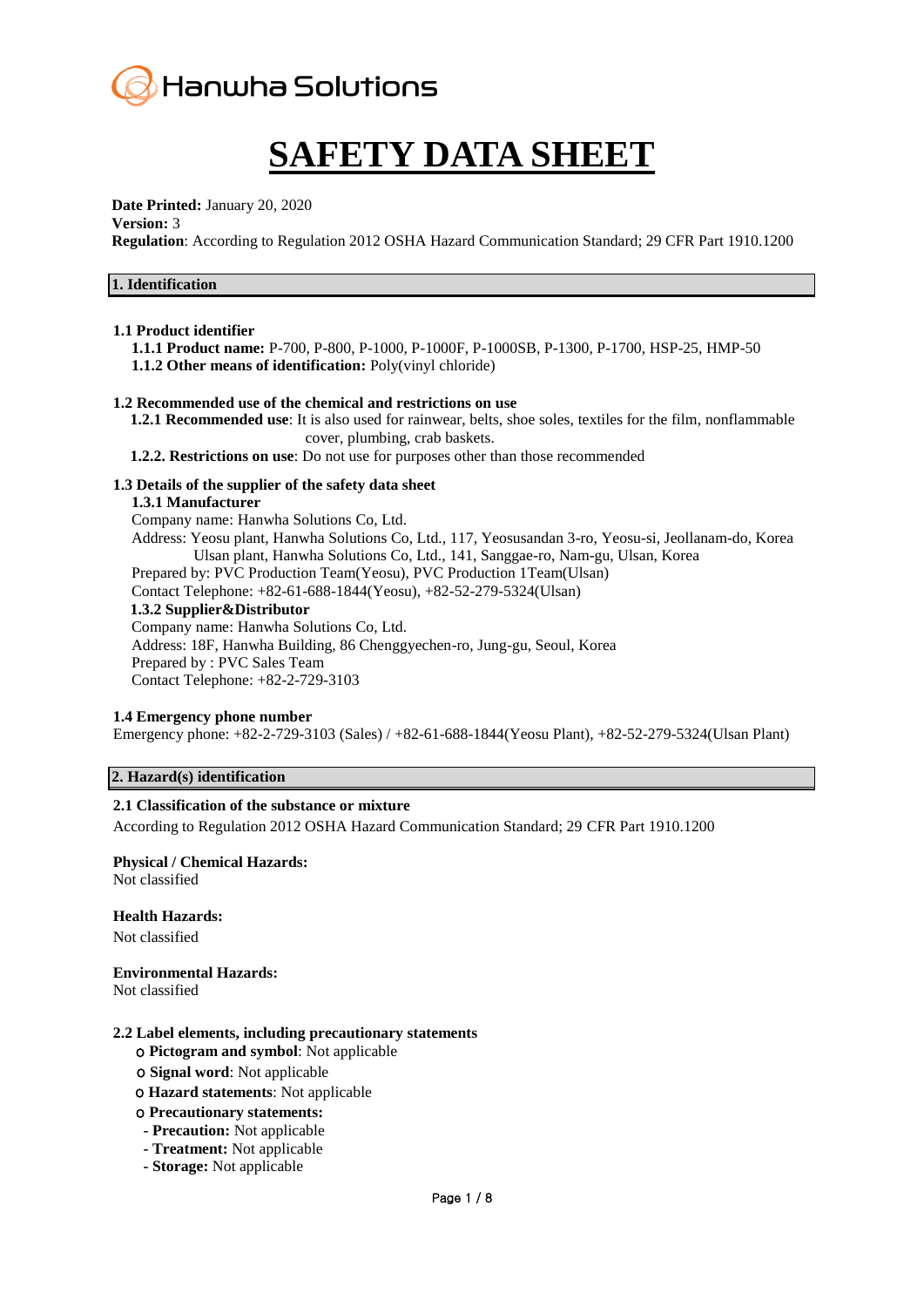

- **- Disposal:** Not applicable
- **2.3 Other hazard information not included in hazard classification (National Fire Protection Association; NFPA)**



## **3. Composition/information on ingredients**

| Component          | Common name and synonyms | $CAS$ No.       | Conc. / % |
|--------------------|--------------------------|-----------------|-----------|
| Polyvinyl chloride | Poly(vinyl chloride)     | $9002 - 86 - 2$ | 100       |

#### **4. First-aid measures**

## **4.1 Description of first aid measures**

#### **Eye contact**

- In case of contact with substance, immediately flush eyes with running water at least 20 minutes.
- Get immediate medical advice/attention.

#### **Skin contact**

- In case of contact with substance, immediately flush skin with running water at least 20 minutes.
- Remove and isolate contaminated clothing and shoes.
- Wash contaminated clothing and shoes before reuse.
- Get immediate medical advice/attention.

#### **Inhalation**

- Specific medical treatment is urgent.
- Move victim to fresh air.
- Give artificial respiration if victim is not breathing.
- Administer oxygen if breathing is difficult.

#### **Ingestion**

- Do not let him/her eat anything, if unconscious.
- Get immediate medical advice/attention.

## **4.2 Most important symptoms and effects, both acute and delayed**

- None known

#### **4.3 Indication of immediate medical attention and notes for physician**

- Ensure that medical personnel are aware of the material(s) involved and take precautions to protect themselves.

#### **5. Fire-fighting measures**

#### **5.1 Extinguishing media**

**- Suitable extinguishing media:** Use regular foam, water, carbon dioxide, dry fire extinguisher when fighting fires involving this material.

**- Unsuitable extinguishing media**: Not available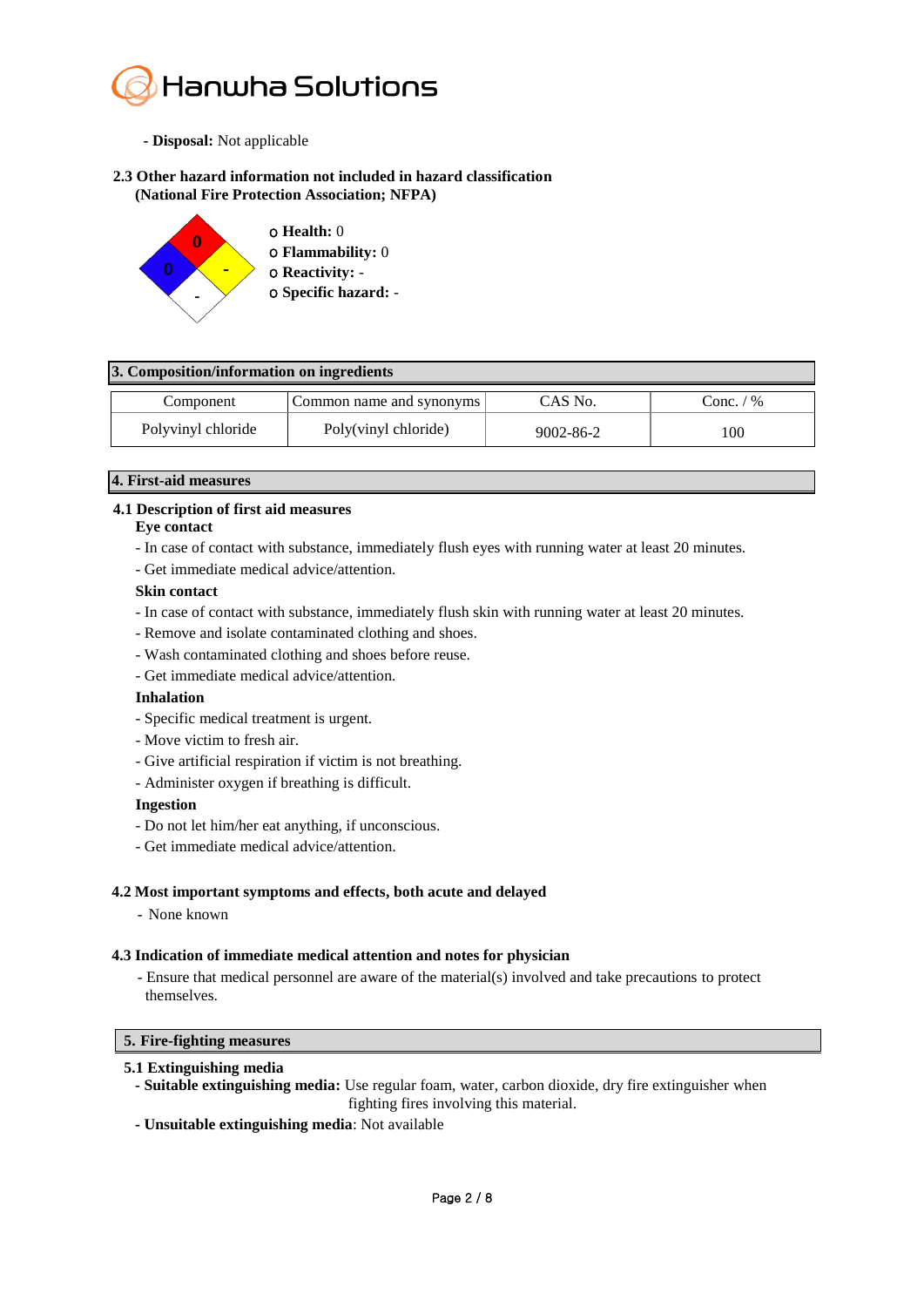

## **5.2 Specific hazards arising from the chemical**

- Thermal decomposition products: halogen compound, carbon oxides, hydrogen chloride, carbon monoxide, carbon dioxide
- Dust may form explosive mixtures with air.
- May be ignited by heat, sparks or flames.
- Containers may explode when heated.
- Some of these materials may burn, but none ignite readily.
- Fire will produce irritating and/or toxic gases.
- If inhaled, may be harmful.

## **5.3 Special protective equipment and precautions for fire-fighters**

- Dike fire-control water for later disposal; do not scatter the material.
- Move containers from fire area if you can do it without risk.

## **6. Accidental release measures**

## **6.1 Personal precautions, protective equipment and emergency procedures**

- Absorb spills with inert material (e.g., dry sand or earth), then place in a chemical waste container.
- Eliminate all ignition sources.
- Stop leak if you can do it without risk.
- Please note that materials and conditions to avoid.
- Ventilate the area.
- Do not touch or walk through spilled material.
- Prevent dust cloud.

## **6.2 Environmental precautions**

- Prevent entry into waterways, sewers, basements of confined areas.

## **6.3 Methods and materials for containment and cleaning up**

- Small Spill; Flush area with flooding quantities of water. And take up with sand or other non-combustible absorbent material and place into containers for later disposal.
- Large Spill; Dike far ahead of liquid spill for later disposal.
- With clean shovel place material into clean, dry container and cover loosely; move containers from spill area.

## **7. Handling and storage**

## **7.1 Precautions for safe handling**

- Please note that materials and conditions to avoid.
- Wash your hands thoroughly after handling.
- Please work with reference to engineering controls and personal protective equipment.
- The temperature of the substance must be maintained at or below the '49℃ ' at all times

## **7.2 Conditions for safe storage, including any incompatibilities**

- Protect from sunlight and store in a closed container.
- Store in cool and dry place.
- Please note that there are materials and conditions to avoid.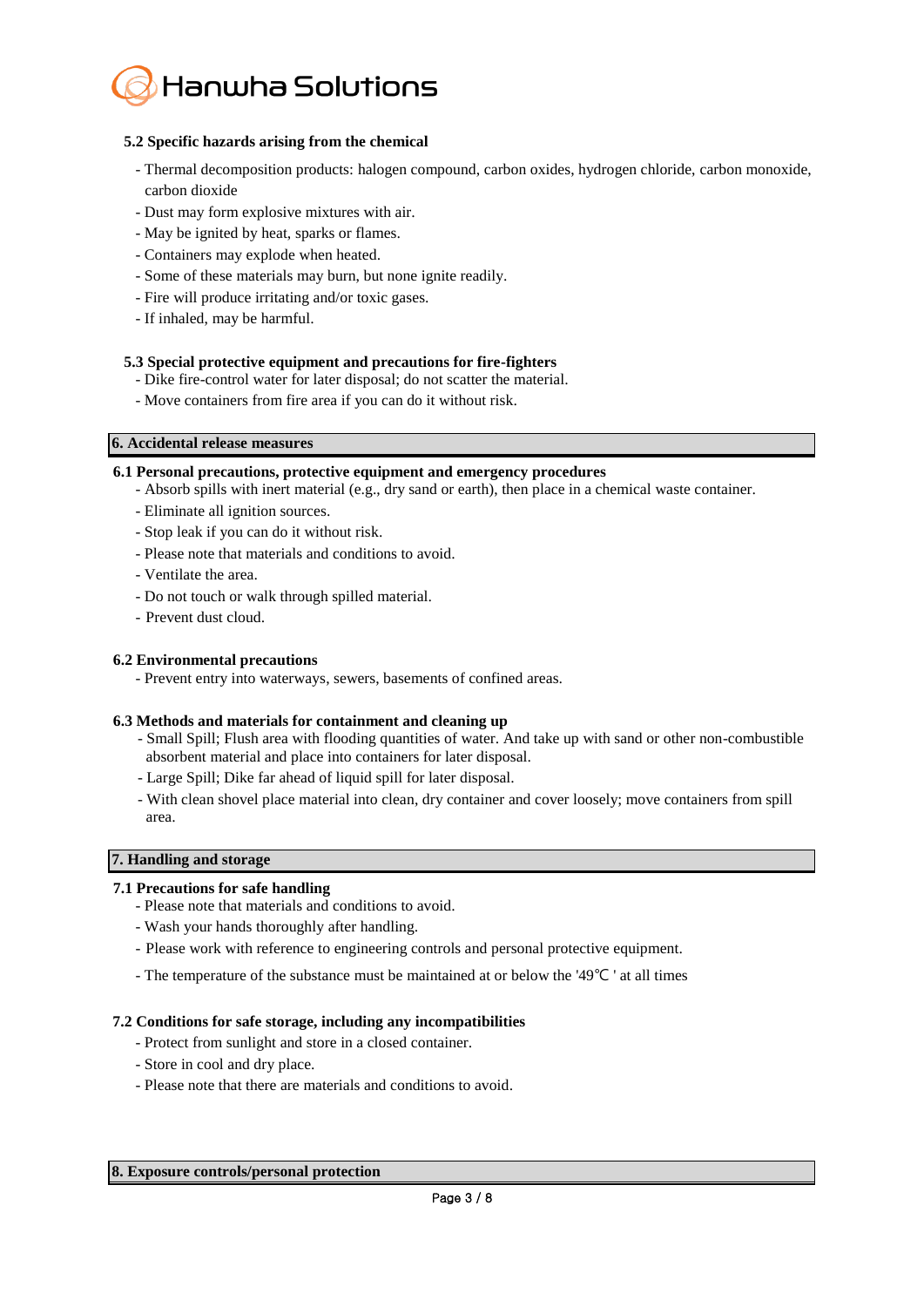## **Hanwha Solutions**

## **8.1 Occupational Exposure limits**

- ο **ACGIH regulation**: TWA=1mg/m<sup>3</sup> (respirable fraction)
- ο **Biological exposure index**: Not available
- ο **OSHA regulation**: Not available
- ο **NIOSH regulation**: Not available

## ο **EU regulation**:

- Switzerland: TWA=3mg/m<sup>3</sup> [MAK] (respirable dust)
- United Kingdom: TWA=10mg/m<sup>3</sup> (inhalable dust); 4mg/m<sup>3</sup> (respirable dust)
- $STEL = 30mg/m<sup>3</sup>$  (calculated, inhalable dust);  $12mg/m<sup>3</sup>$  (calculated, respirable dust)
- Czech Republic: TWA=5mg/m<sup>3</sup> (dust)

## ο **Other**:

- China: TWA=5mg/m<sup>3</sup> (total dust), STEL=10mg/m<sup>3</sup> (total dust)
- Japan: TWA=  $4mg/m^3$  OEL(Class 2 Dust, total dust);  $1mg/m^3$  OEL(Class 2 Dust, respirable dust)
- South Africa: TWA=  $10$ mg/m<sup>3</sup> (total inhalable dust);  $5$ mg/m<sup>3</sup> (respirable dust)

## **8.2 Exposure controls**

## **Appropriate engineering controls**

- Use process enclosures, local exhaust ventilation, or other engineering controls to control airborne levels below recommended exposure limits.

## **Individual protection measures, such as personal protective equipment**

## **Respiratory protection**

- If engineering controls do not maintain airborne concentrations below recommended exposure limits (where applicable) or to an acceptable level (in countries where exposure limits have not been established), an approved respirator must be worn. Air-purifying respirator with an appropriate, government approved (where applicable), air-purifying filter, cartridge or canister. Contact health and safety professional or manufacturer for specific information.

## **Eye protection**

- Wear safety goggles as follow if eye irritation or other disorder occur.
- ; In case of gaseous state organic material: enclosed safety goggles
- ; In case of vapour state organic material: safety goggles or breathable safety goggles
- ; In case of particulate material: breathable safety goggles
- An eye wash unit and safety shower station should be available nearby work place.

## **Hand protection**

- Wear appropriate protective gloves by considering physical and chemical properties of chemicals.

## **Body protection**

- Wear appropriate protective clothing by considering physical and chemical properties of chemicals.

## **9. Physical and chemical properties**

## **9.1 Information on basic physical and chemical properties**

| Appearance                                |                 |
|-------------------------------------------|-----------------|
| <b>Description:</b>                       | Solid           |
| Color:                                    | white           |
| Odor:                                     | <b>Odorless</b> |
| Odor threshold:                           | Not available   |
| pH:                                       | Not available   |
| Melting point/freezing point :            | $302^{\circ}$ C |
| Initial boiling point and boiling range : | Not available   |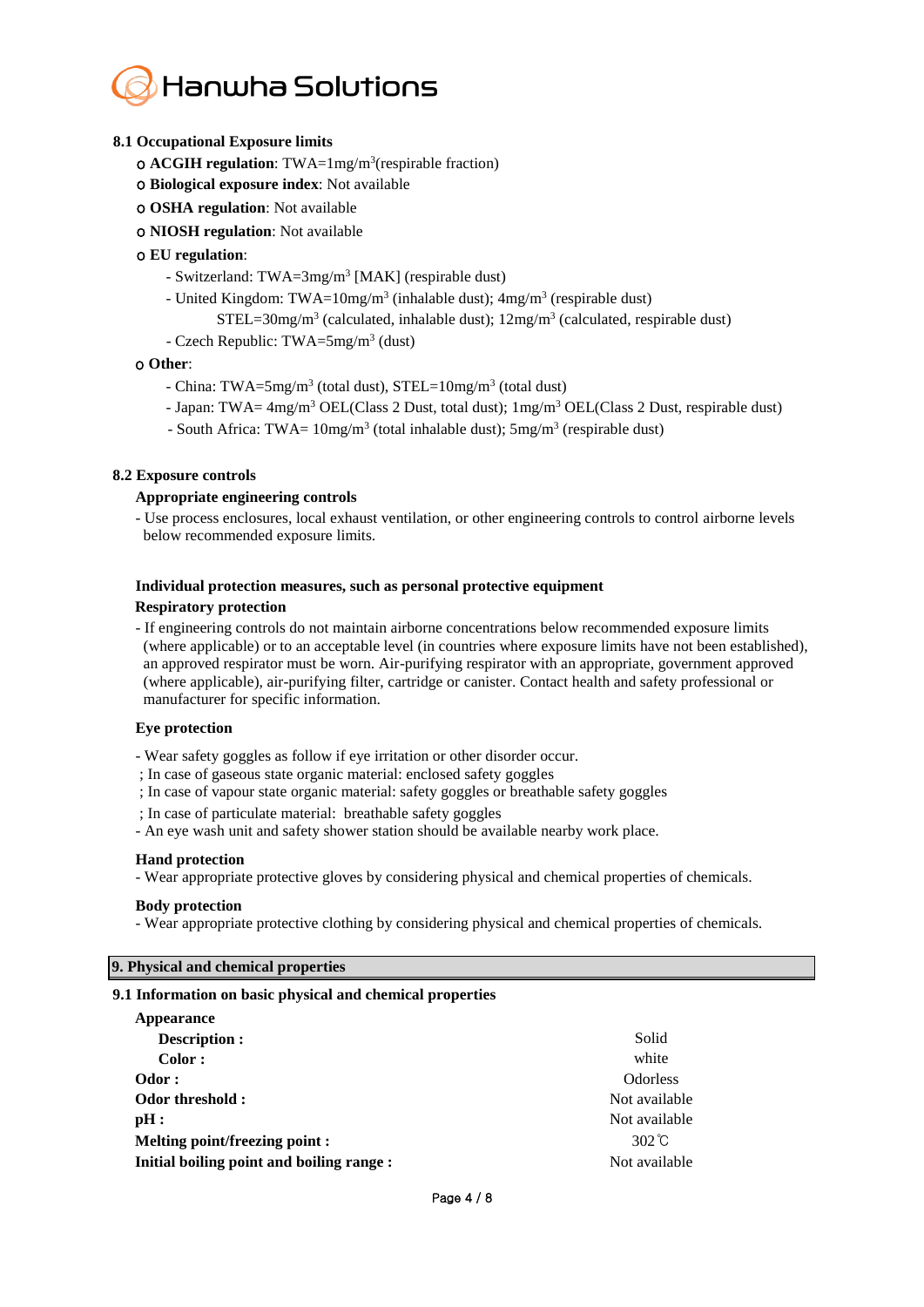

| <b>Flash point:</b>                            | $391^{\circ}$ C                           |
|------------------------------------------------|-------------------------------------------|
| <b>Evaporation rate:</b>                       | Not available                             |
| <b>Flammability (solid, gas):</b>              | Not available                             |
| Upper/lower flammability or explosive limits : | Not available                             |
| Vapor pressure :                               | Not available                             |
| Vapor density:                                 | Not available                             |
| <b>Relative density</b>                        | $1.406$ g/cm <sup>3</sup> $(25^{\circ}C)$ |
| Solubility:                                    | Insolubility                              |
| <b>Partition coefficient: n-octanol/water:</b> | Not available                             |
| Auto-ignition temperature :                    | $435^{\circ}$ C                           |
| <b>Decomposition temperature</b>               | Not available                             |
| Viscosity:                                     | Not available                             |

"NOTE: The physical data presented above are typical values and should not be construed as a specification"

## **10. Stability and reactivity**

## **10.1 Reactivity/Chemical stability/Possibility of hazardous reactions:**

- Stable under normal conditions.
- No dangerous reaction under conditions of normal use.

## **10.2 Conditions to avoid:**

- Keep away from heat/sparks/open flames/hot surfaces.
- Avoid contact with incompatible materials.

## **10.3 Incompatible materials:**

- Strong oxidizing agent

## **10.4 Hazardous decomposition products:**

- Hydrogen compound, carbon oxides, hydrogen chloride, carbon monoxide, carbon dioxide

| 11. Toxicological information               |               |  |
|---------------------------------------------|---------------|--|
| <b>Information on toxicological effects</b> |               |  |
| (a) Acute toxicity                          | Not available |  |
| Oral                                        | Not available |  |
| Dermal                                      | Not available |  |
| Inhalation                                  | Not available |  |
| (b) Skin Corrosion/<br>Irritation           | Not available |  |
| (c) Serious Eye<br>Damage/Irritation        | Not available |  |
| (d) Respiratory<br>sensitization            | Not available |  |
| (e) Skin Sensitization                      | Not available |  |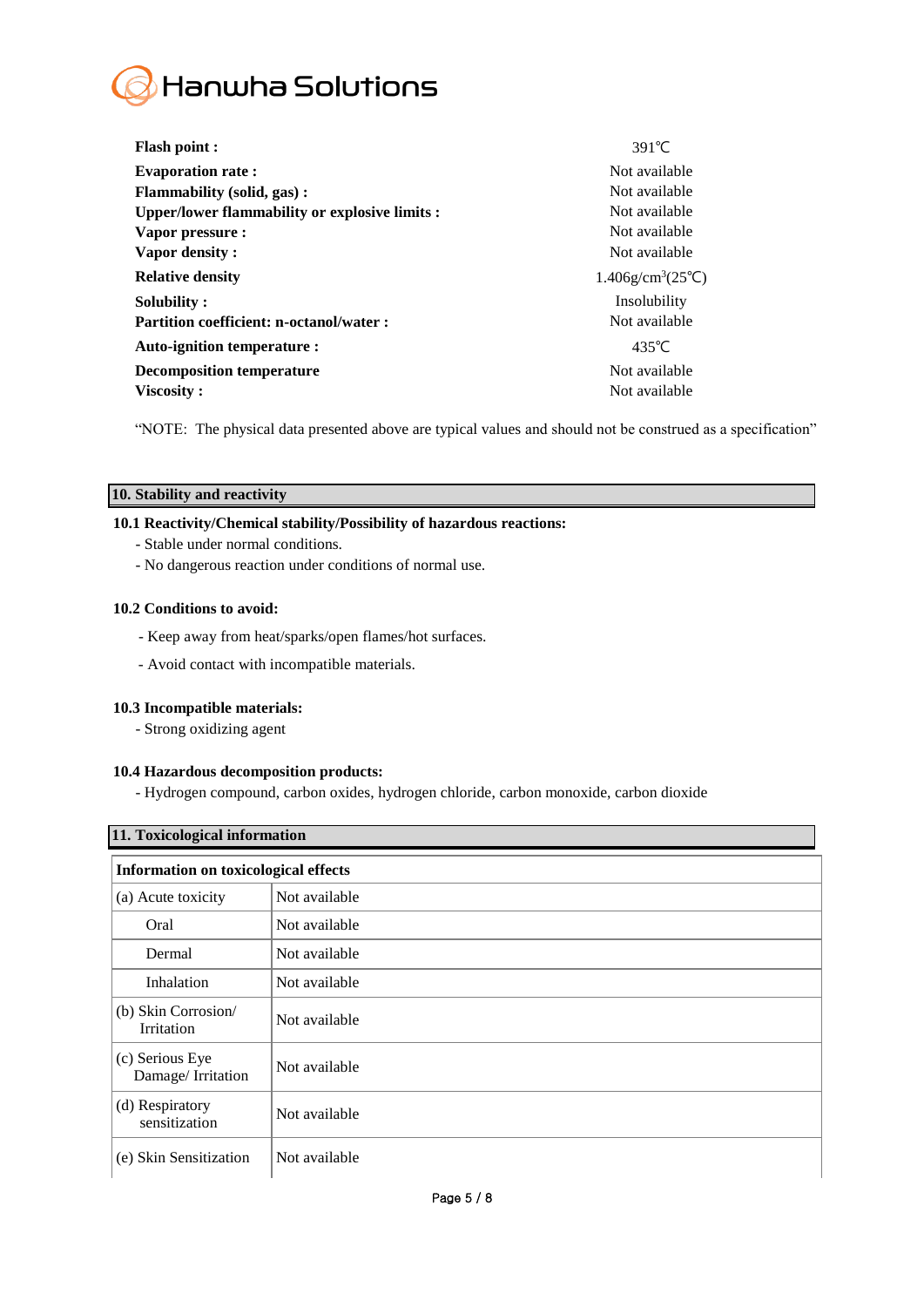# Hanwha Solutions

| (f) Carcinogenicity<br>(g) Mutagenicity | Not classified                                                                                                                                                                     |
|-----------------------------------------|------------------------------------------------------------------------------------------------------------------------------------------------------------------------------------|
|                                         | IARC: Group 3<br><b>ACGIH: A4</b>                                                                                                                                                  |
|                                         | Not classified                                                                                                                                                                     |
|                                         | <i>In vitro:</i> Ames test ( <i>S. typhimurium</i> ) with/ without metabolic activation: Negative                                                                                  |
| (h) Reproductive<br>toxicity            | Not available                                                                                                                                                                      |
| (i) Specific target organ               | Not available                                                                                                                                                                      |
| toxicity (single<br>exposure)           | In rats, inhalation of fumes from heated polyvinyl chloride produced interstitial edema,<br>as well as focal bronchial and inter-alveolar hemorrhage in the lungs of some animals. |
| (i) Specific target organ               | Not available                                                                                                                                                                      |
| toxicity (repeat<br>exposure)           | Pulmonary response was in the form of acite inflammatory changes during the early<br>stages of dust burden, followed by the development of granulomatous lesions.                  |
| (k) Aspiration Hazard                   | Not available                                                                                                                                                                      |

## **12. Ecological information**

| $\circ$                               |                |
|---------------------------------------|----------------|
| 12.1 Toxicity                         | Not available  |
| Acute toxicity                        | Not available  |
| Chronic toxicity                      | Not available  |
| 12.2 Persistence and<br>degradability | Not available  |
| 12.3 Bioaccumulative<br>potential     | Not available  |
| 12.4 Mobility in soil                 | Not available  |
| 12.5 Hazardous to the<br>ozone layer  | Not classified |
| 12.6 Other adverse<br>effects         | Not available  |

## **13. Disposal considerations**

## **13.1 Disposal method**

Waste must be disposed of in accordance with federal, state and local environmental control regulations.

## **13.2 Disposal precaution**

Consider the required attentions in accordance with waste treatment management regulation. Do not dump this product into any sewers, on the ground, or into any body of water. Dispose of in accordance with all applicable federal, state, and local regulations.

## **14. Transport information**

**14.1 UN No.:** Not applicable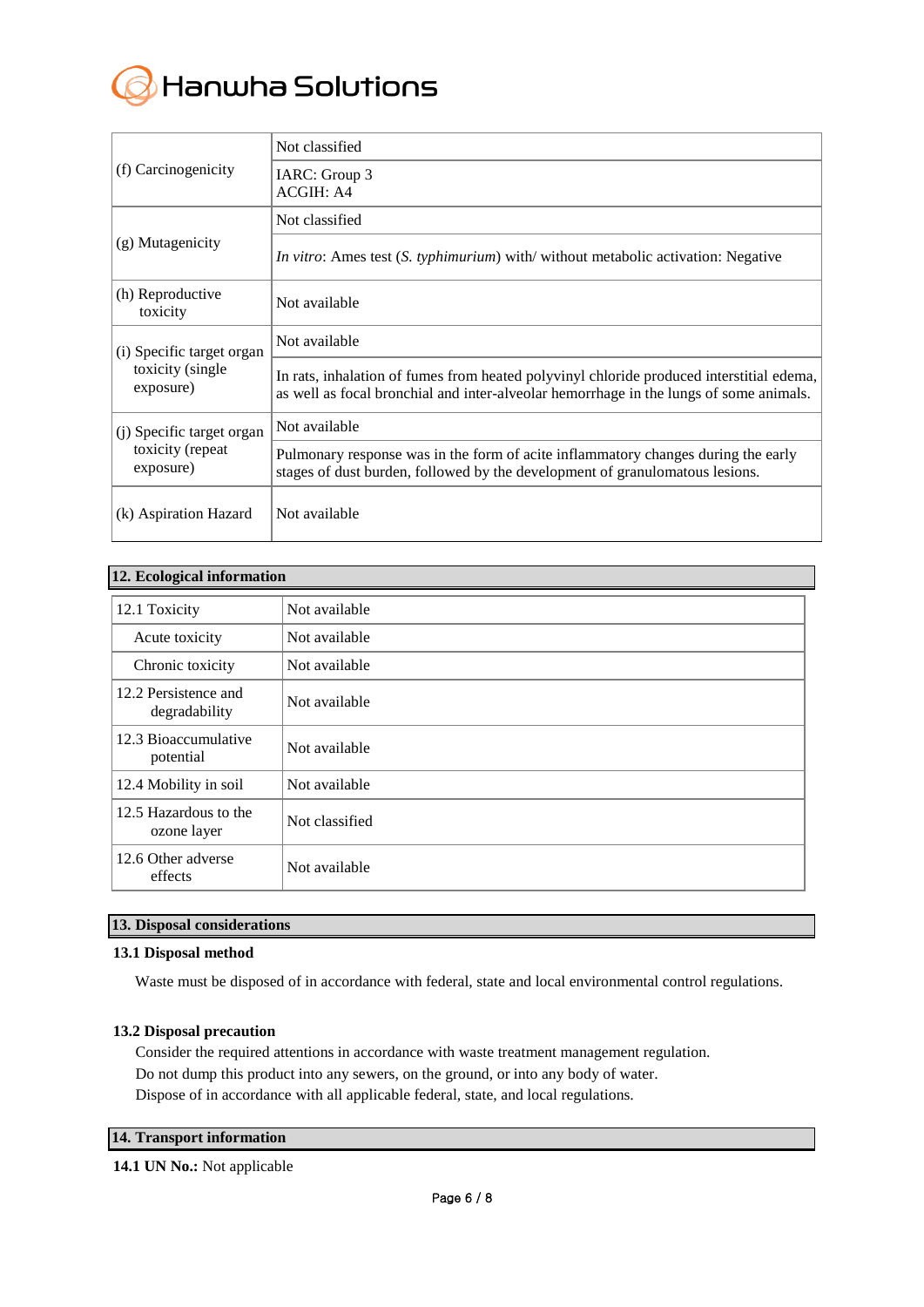

#### **14.2 UN Proper shipping name:** Not applicable

#### **14.3 Transport Hazard classes:** Not applicable

ADR: Not applicable IMDG: Not applicable ICAO/IATA: Not applicable RID: Not applicable

#### **14.4 Packing group:** Not applicable

#### **14.5 Environmental hazards:** Not applicable

#### **14.6 Transport in bulk (according to Annex II of MARPOL 73/78 and the IBC Code):** Not established

#### **14.7 Special precautions for user**

**in case of fire:** Not applicable **in case of leakage:** Not applicable

#### **15. Regulatory information**

#### **15.1 Safety, health and environmental regulation/legislation specific for the substance or mixture**

#### **USA Regulatory Information**

**TSCA (Toxic Substances Control Act)**: Section8 (b) inventory(Present) [XU]

**Proposition 65**: Not regulated

**OSHA Regulation:** Not regulated

**CERCLA Regulation:** Not regulated

**SARA 302 Regulation:** Not regulated

**SARA 304 Regulation:** Not regulated

**SARA 313 Regulation:** Not regulated

**Foreign Regulatory Information**

**Substance of Rotterdam Protocol:** Not regulated

**Substance of Stockholm Protocol:** Not regulated

**Substance of Montreal Protocol:** Not regulated

#### **Foreign Inventory Status**

- Korea management information: Existing Chemical Substance (KE-29063)
- European List of Notified Chemical Substances (ELINCS)) : Present (420-490-3)
- -Japan management information: Existing and New Chemical Substances (ENCS): Present

 $((6)$ -66,  $(6)$ -67,  $(6)$ -76,  $(6)$ -1633)

- China management information: Inventory of Existing Chemical Substances (IECSC): Present (21446)

- Australia management information: Inventory of Chemical Substances (AICS): Present

- Canada management information: Domestic Substances List (DSL): Present
- New Zealand management information: Inventory of Chemicals (NZIoC): May be used as a single component chemical under an appropriate group standard.
- Philippines management information: Inventory of Chemicals and Chemical Substances (PICCS): Present